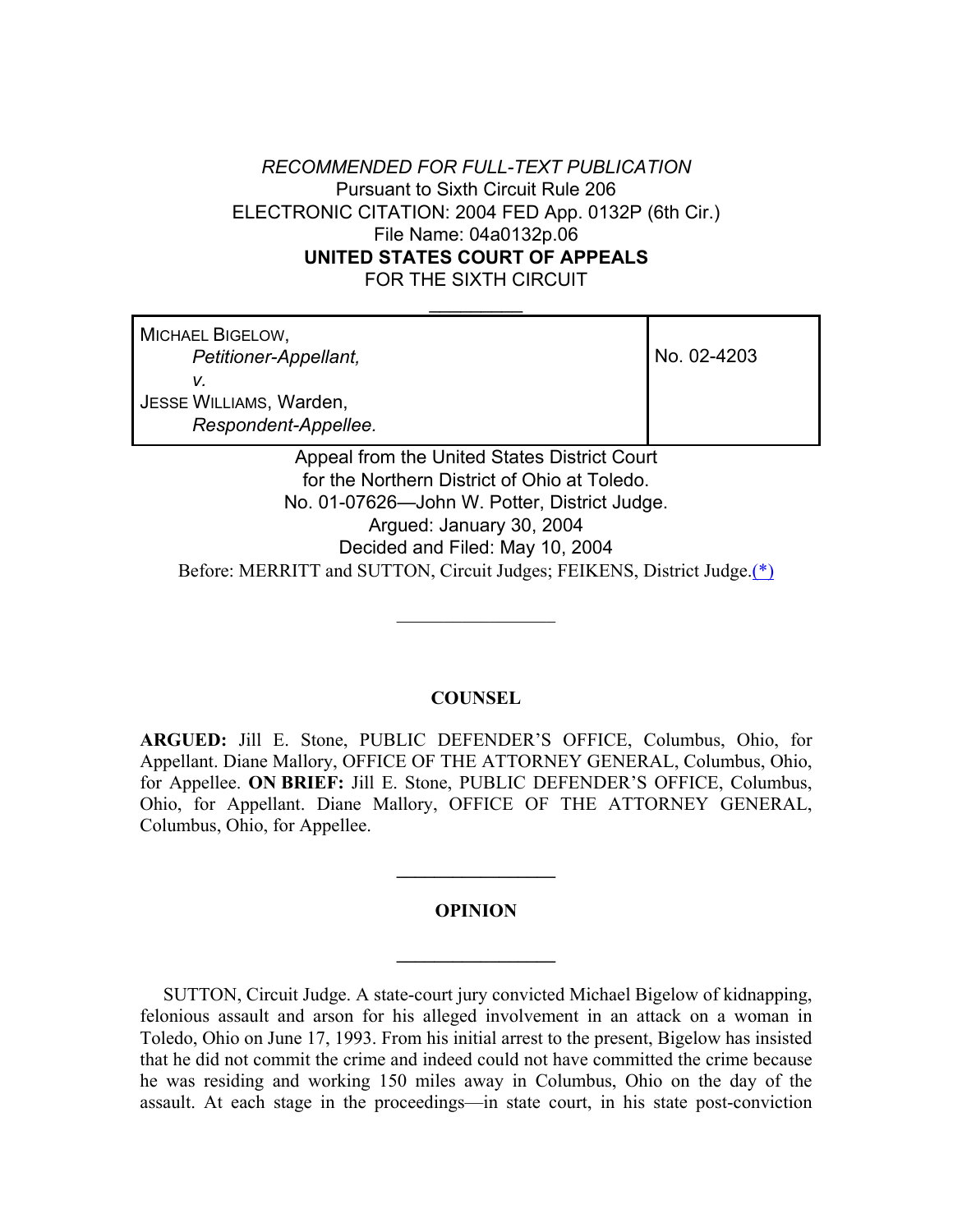proceedings, and now in his federal habeas corpus proceedings—Bigelow also has claimed that his court-appointed lawyer, Peter Rost, did not adequately investigate this alibi defense, most notably by failing to identify three witnesses who could have placed Bigelow in Columbus on the day of the assault.

 In one sense, it is easier to sympathize with Rost than with Bigelow when it comes to this claim. Bigelow lived an itinerant life in Columbus; he did not remember exactly where he was in Columbus on the day of the crime; he did not fully communicate all possible leads to Rost and apparently did not inform him about his own letter-writing investigation efforts from prison; and Rost in fact did pursue many leads, none of which bore fruit. Until four days before Bigelow's trial, it is indeed difficult to second-guess Rost's efforts, frustrating as they were, to advance his client's defense.

 On the fourth day before the commencement of the criminal trial, however, Vernon Greenlee, an employee of Orkin Pest Control, called Rost and told him that he could place Bigelow in Columbus on the day of the crime. (Greenlee's call was prompted by a letter that Bigelow had written to Orkin from prison.) Realizing the significance of this testimony, Rost subpoenaed Greenlee and one other Orkin employee to testify at the trial. The testimony was helpful because Greenlee identified Bigelow in court as the man he saw at the home of Gary Chasen in Columbus on June 17th, the day of the assault, but the testimony was vulnerable to impeachment because Greenlee worked at the house at issue on two consecutive days. In convicting Bigelow, the jury apparently was swayed by the two primary pieces of evidence submitted by the State—the testimony of the victim who was able to pick Bigelow out of a lineup (and identify him at trial) based on brief glances at him during the assault and the testimony of an individual who claimed to see Bigelow (from the back and side) running across a field away from the crime scene.

 In rejecting Bigelow's ineffective-assistance-of-counsel claim, the state courts and federal district court focused primarily on whether an alibi witness contacted Rost during the week before trial and whether Rost failed to return the phone call. The state courts found as a matter of fact that Rost did not know about any other alibi witnesses before the trial. The district court properly respected this finding in view of the competing evidence on the issue and the rigorous requirements for rejecting such a finding under The Antiterrorism and Effective Death Penalty Act (AEDPA), Pub. L. No. 104-132, 110 Stat. 1214 (1996).

 The problem with the district court's decision is that it did not address the other aspect of Bigelow's Sixth Amendment claim: Rost's failure to conduct any additional investigation after the sudden appearance of Greenlee four days before trial. While the State urges us to reject this alternative argument on our own, we refuse to do so in view of the seriousness of the claim. Once Greenlee appeared, Rost had ample reasons to recommit himself to finding additional alibi witnesses in the Columbus area—whether by asking for a postponement of the trial, by hiring an investigator or by traveling to Columbus himself to talk firsthand to the other people that might have been working at the same house as Greenlee (and apparently Bigelow) on June 17th. Had Rost pursued any of these options, he likely would have identified three other witnesses, all of whom have since come forward to testify that they saw Bigelow in Columbus on the day of the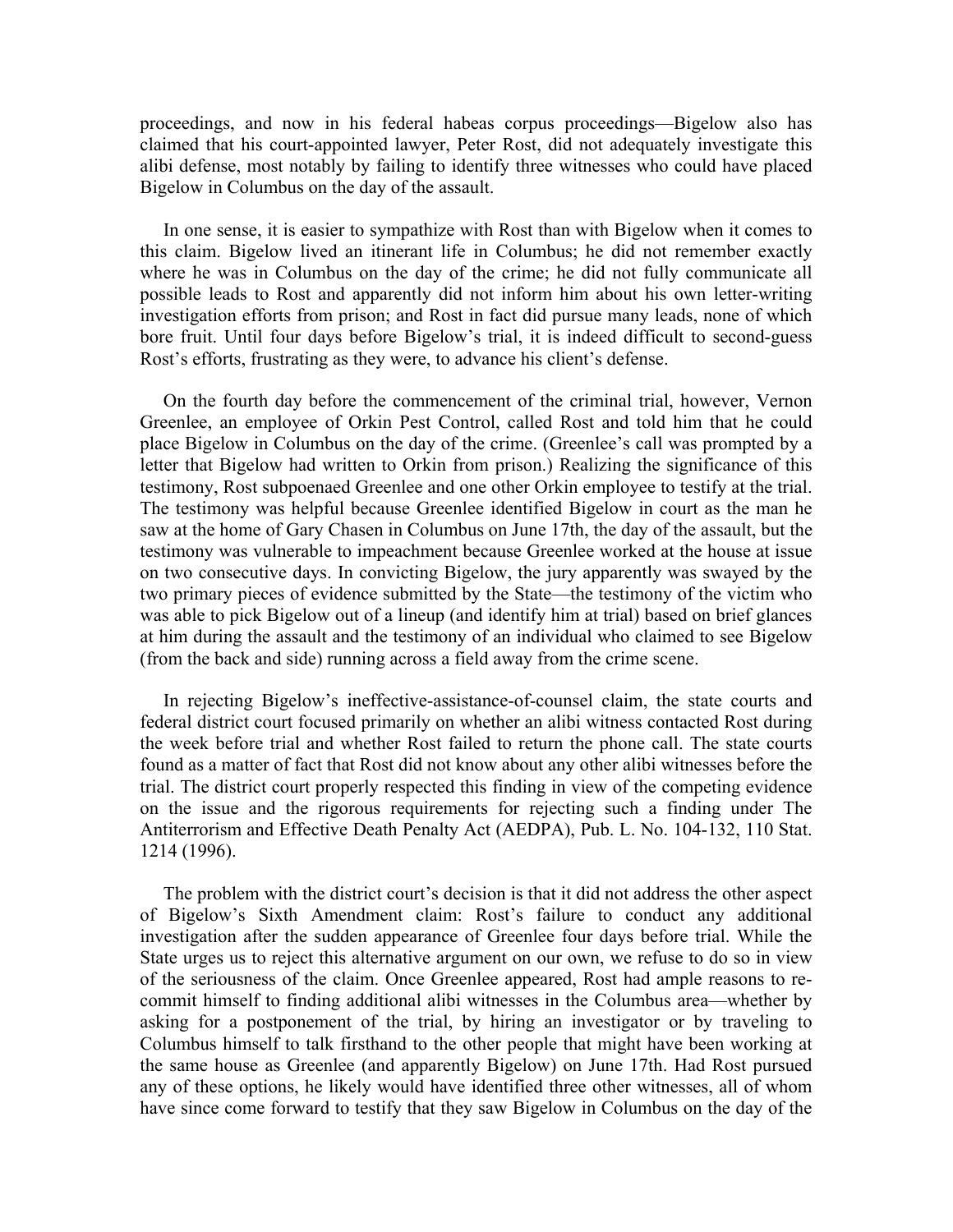attack and none of whom had a prior relationship with Bigelow (or any other reason to be untruthful).

 Whether Rost's failure to take additional action after being contacted by Greenlee constituted ineffective assistance deserves consideration by the district court in the first instance and possibly an evidentiary hearing. As the United States Supreme Court first indicated in *Strickland v. Washington*, 466 U.S. 668 (1984), and reaffirmed just recently in *Wiggins v. Smith*, 123 S. Ct. 2527 (2003), the respect that attorneys' strategic decisions in a criminal trial will receive is proportionate to the extent of the investigation they in fact conducted. *See Strickland*, 466 U.S. at 691 ("[S]trategic choices made after less than complete investigation are reasonable precisely to the extent that reasonable professional judgments support the limitations on investigation."). As the case comes to us, there is no indication that Rost performed any further investigation after Greenlee came forward even though his alibi testimony was sufficiently important that Rost put him on the stand virtually sight unseen. For these reasons and those elaborated below, we vacate the judgment of the district court, remand the case to the district court and allow it to consider in the first instance whether to grant the writ on the basis of this claim.

**I.**

## **A. The Criminal Trial**

 On the morning of June 17, 1993, Charlotte Schrier, a real estate agent, was sitting in her car behind an apartment complex in Toledo, Ohio, waiting for her next appointment. At some point she felt a tap on her left shoulder, and she heard a man's voice telling her not to move as he entered the back seat of her car. Although she could detect his presence in the back seat, she obeyed his commands to face forward and not turn around.

 At some point, the man instructed her to start the car and proceed out of the complex. After Schrier drove a short distance, he asked her to pull over and light his cigarette. Schrier did as asked, then resumed driving. While she was driving, the man threatened her multiple times, saying he wanted to injure her physically and see her bleed.

 At some point, the attacker asked Schrier to pull over again. This time, he got out of the car, opened her door, and pulled her out by the hair. He first instructed her to lean into the back seat, but then told her to get up again. Schrier stood up and faced the car, with the attacker behind and to her right. His hand suddenly swung down in front of her face, and she noticed that he was holding a razor blade. Pressing the blade into her hand, he told her that he wanted her to cut her own arm. When she hesitated, his arm swung again and he either cut or forced Charlotte to cut her arm with the blade. She then turned around to face him, kicked him in the groin and managed to escape. After Schrier fled, the assailant apparently set her car on fire.

 Schrier gave a statement about the attack to Detective Kulakoski on the day after the incident. She described her attacker's clothing—white T-shirt, brown pants and tennis shoes—and his physical appearance—white male, late 30's to early 40's, 5'9" or 5'10", no facial hair or visible tattoos and a very close, almost Marine-like haircut. JA 654. After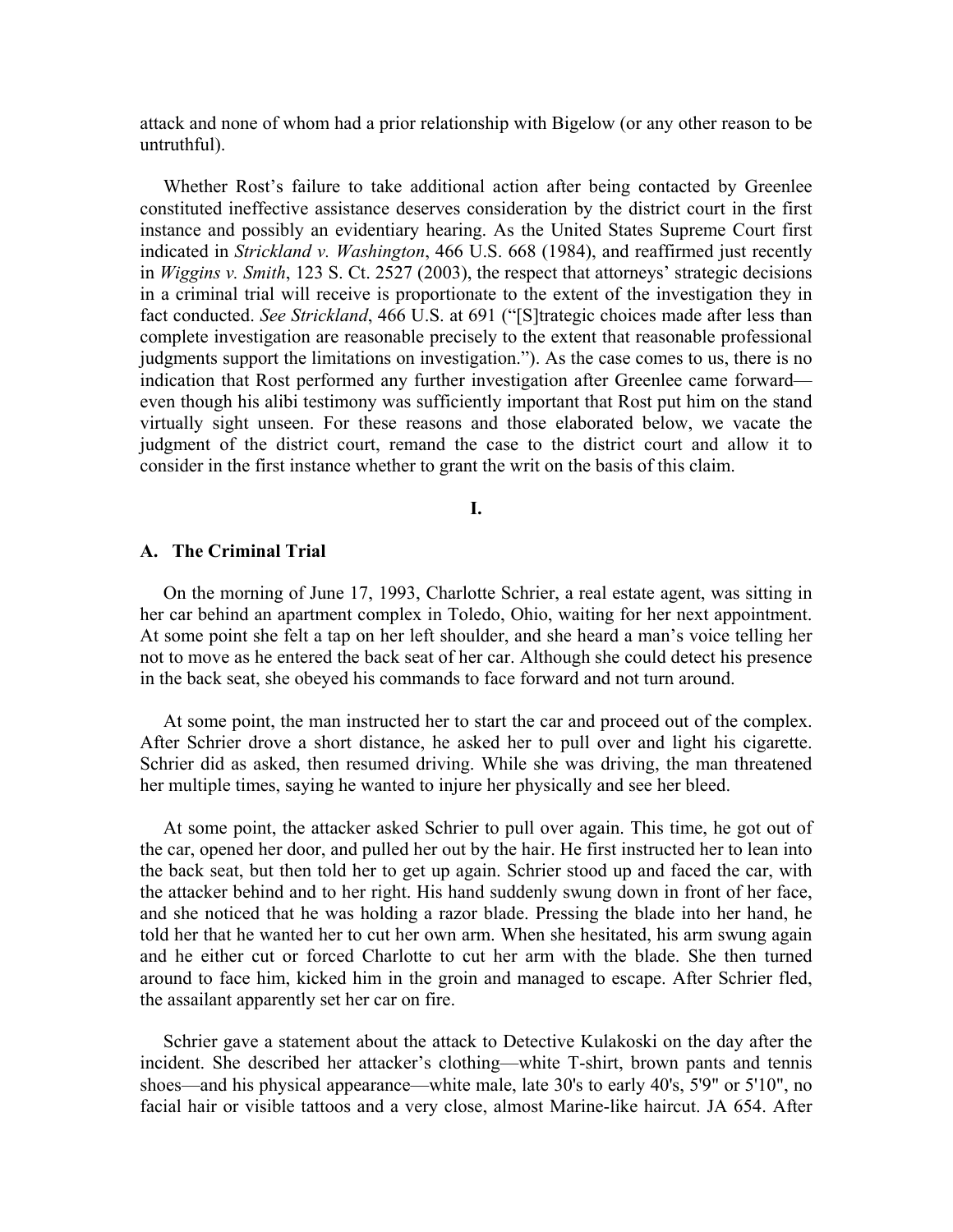giving this statement, Schrier looked through photograph arrays and did so again on several other occasions, but she never recognized any of the men as her attacker. JA 611. An initial attempt by police to create a composite sketch of the assailant failed to produce a passable likeness. A police artist later attempted a free-hand drawing of the man based on Schrier's input, the end result of which looked much like her attacker, Schrier concluded, prompting police to distribute copies of the sketch to patrol officers and to local media on July 8, 1993.

 The next day, police brought Bigelow in for questioning based on his resemblance to the man in the drawing. They photographed him, and included his picture in a photo array shown to Schrier. She pointed out Bigelow's photo to Detective Kulakoski but noted that she did not remember the deep lines in his face and could not be certain that this was her attacker unless she saw him in person. Several hours later, Schrier identified Bigelow in a line-up, and he was detained. Bigelow maintained his innocence and rejected a plea offer that included a five-year prison sentence. His case proceeded to trial five months later.

 At trial, the State presented Charlotte Schrier's testimony, as well as the testimony of Thomas Mermer. Mermer had been near the scene of the incident and had radioed for help. After doing so, he noticed a man running into the field behind Schrier's burning car. Mermer testified that he could see the man only from the side and behind, JA 628; unlike Schrier, the police never showed Mermer any photo arrays or asked him to attend a lineup. Two weeks before trial, however, Mermer saw Bigelow giving an interview on television and identified him as the man he saw running into the field on the day of the crime. JA 629–30. The State did not introduce any other evidence connecting Bigelow to the crime.

 The defense claimed that Bigelow was in Columbus, Ohio, 150 miles southeast of Toledo, on June 17, 1993, the day of the attack. In support of this alibi defense, it relied on two witnesses. John Laughner, the Columbus branch manager of Orkin Pest Control, testified that his office records showed that Vernon Greenlee, an employee of Orkin, had worked at the Columbus home of Gary Chasen over a period of two days, including from 11:00 a.m. to 5:00 p.m. on June 17th. JA 677. Greenlee also testified, and he confirmed that he treated the Chasen home for termites on the 17th. JA 684. He testified that a man had helped him move some objects from the garage so he could perform the treatment, and that the man was present when Greenlee arrived and when he left. JA 687. Greenlee identified Bigelow in court as the man who helped him in the garage on June 17th. JA 690–91. His testimony also acknowledged, however, that he had failed to identify Bigelow's photograph in an array shown to him by police, that he had worked at the Chasen home over two consecutive days, not just on the date of the crime, and that he had performed between fifty and one hundred jobs since June 17th of that year. Bigelow did not testify.

 The jury convicted Bigelow of kidnapping, felonious assault and arson, and the trial court sentenced him to consecutive prison terms, which together created a twenty to forty-two year prison term. Bigelow unsuccessfully appealed his conviction. He then filed a petition for state post-conviction relief claiming he had received ineffective assistance of trial counsel because his court-appointed lawyer had not adequately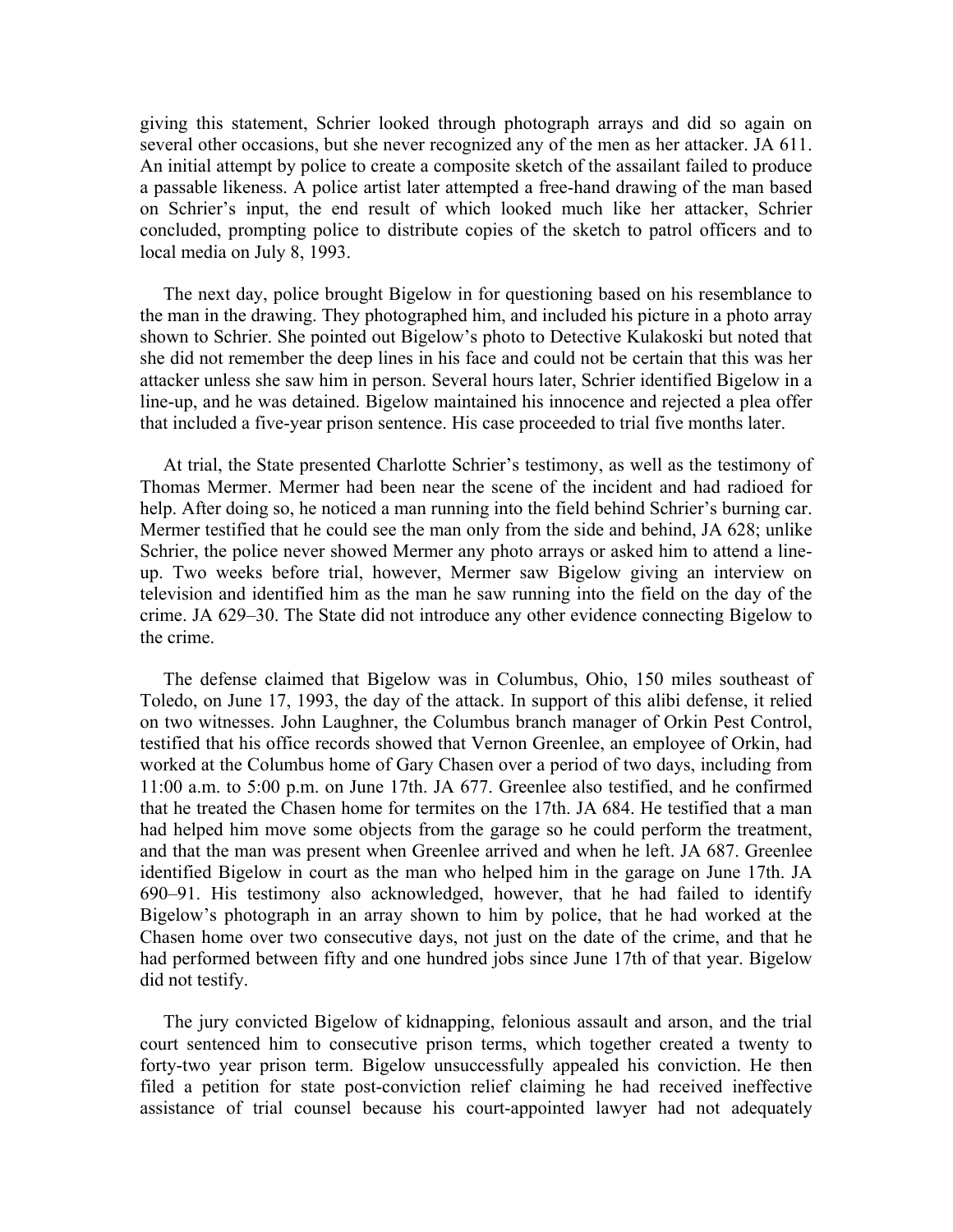investigated his alibi defense. The state trial court denied Bigelow's petition, but the appeals court remanded for an evidentiary hearing. After hearing testimony from the three alibi witnesses whom Bigelow claimed his attorney should have identified before trial, the court again denied his petition, the appeals court affirmed, and the state supreme court denied review. Bigelow filed this suit for a writ of habeas corpus in federal district court, again claiming ineffective assistance of counsel in violation of his Sixth (and Fourteenth) Amendment rights.

### **B. Bigelow's Allegations of Ineffective Assistance of Counsel**

 Bigelow first complained about the ineffectiveness of his lawyer in a letter to the state court before trial. The letter prompted the court to conduct a hearing on November 2, 1993, to determine whether Bigelow's lawyer, Peter Rost, should be replaced. At the hearing, Rost explained the difficulties of representing Bigelow and the investigative work he had undertaken on behalf of his client. Among the difficulties in supporting the alibi defense were that Bigelow could not remember exactly where in Columbus he had been on June 17th and that Bigelow suffered from a then-untreated mental illness, which contributed to his inability to aid the defense. JA 471, 726-27.

 Despite these challenges, Rost noted that Bigelow had provided him with a list of names and possible leads—all but one of which Rost had pursued by telephone. In particular, Rost talked on the telephone to Gary Chasen, who besides being the owner of 654 Indian Mound Road where Greenlee had worked on June 17th, also owned rental property in Columbus where Bigelow at one point had lived. Chasen told Rost he could not confirm that Bigelow was in Columbus on the 17th. Similarly, Dan Watson and Deborah Gray, who also owned a home in Columbus where Bigelow had rented a room, were unable to remember whether Bigelow was with them on the 17th. At Rost's request, they checked the records of the telephone line that Bigelow shared with them to see if Bigelow had placed any calls to his friends or family on that date. The records showed only calls for June 20th and June 24th, but not June 17th. Rost followed up on other leads that Watson and Gray provided, but they too proved unsuccessful. Rost next contacted Greyhound Bus to determine whether Bigelow had traveled to Columbus around June 17th; Greyhound informed Rost that they did not have passenger records from June. Rost then called Bigelow's physician and dentist in Columbus to determine whether Bigelow had attended an appointment with either of them on June 17th; their records showed he had not. Finally, Rost searched Bigelow's personal papers for documentation that could establish Bigelow's presence in Columbus on June 17th, but again to no avail. After hearing about these efforts, the trial judge denied Bigelow's motion for a change of counsel.

 On the day after this hearing, Bigelow began his own investigation. He wrote two letters from his prison cell—one to Orkin Pest Control, the other to Moonlighting Landscape and Lighting. In both letters, he asked whether anyone at the companies could verify his presence at Gary Chasen's home at 654 Indian Mound Road on June 17th and asked them to contact Rost if they had any such information. At Orkin, Laughner received Bigelow's letter, checked his records of work performed, and learned that Greenlee had in fact been there. He spoke to Greenlee, who remembered seeing (and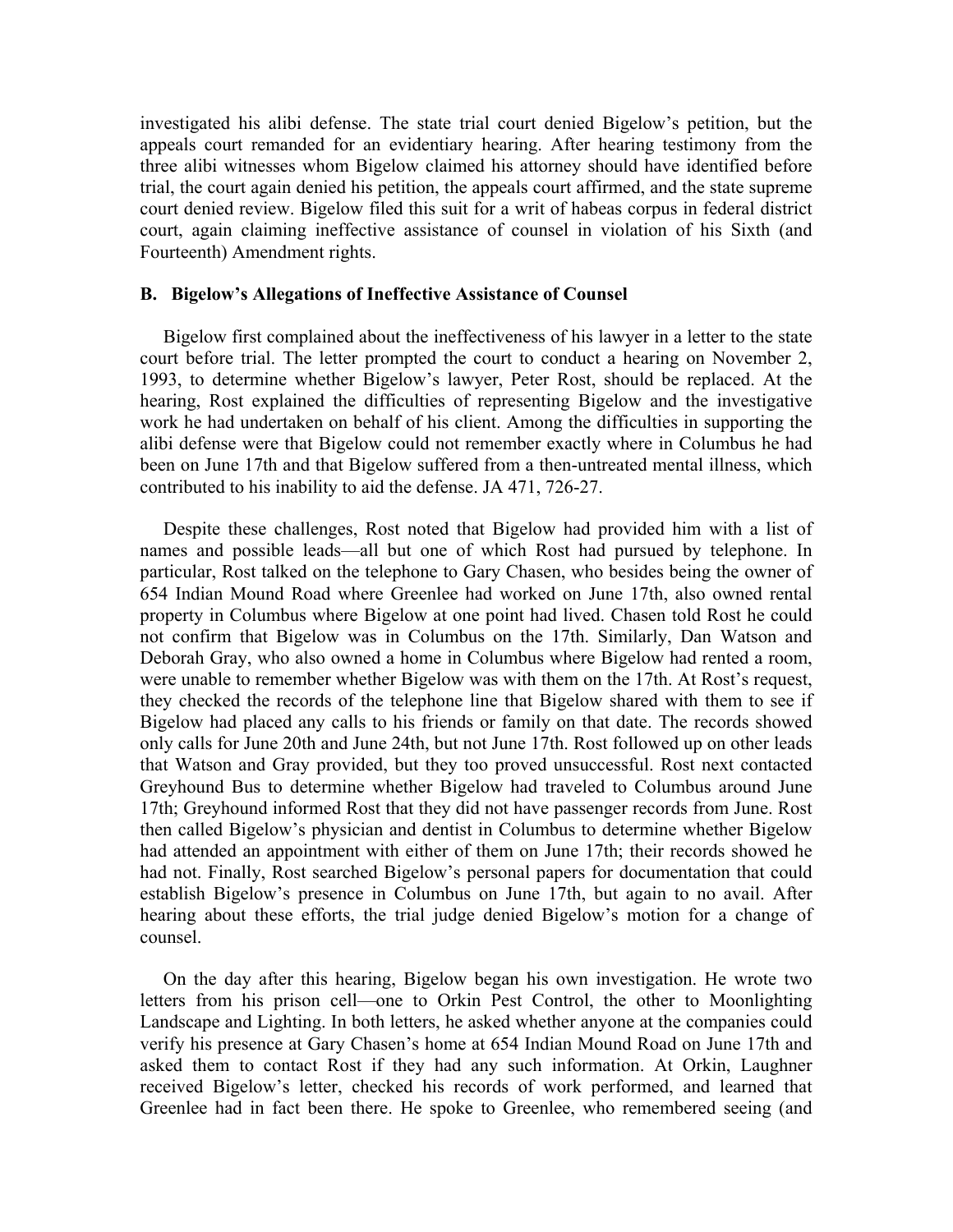talking to) Bigelow that day. On the evening of Thursday, November 11th—four days before the trial was to begin on Monday, November 15th—Greenlee telephoned Rost about his recollection of Bigelow at the Chasen home on June 17th. The phone call apparently did not spur Rost into performing any further investigation, though he did subpoena Laughner and Greenlee and did present their testimony at trial.

 Bigelow's second letter, to Moonlighting Landscape, also arrived at its intended destination. Christine Patridge (a co-owner) checked the company's records and learned that she, Vic Timler (also a co-owner) and Jay Loyzelle (an employee) had all been at the Chasen home on June 17th. Like Orkin, they had been hired by Chasen to help prepare his home and yard for his daughter's wedding. All three recalled seeing Bigelow on June 17th and either having an extended encounter with Bigelow or noticing an idiosyncratic feature of his behavior or appearance. Patridge recalled that Bigelow talked to her for an extended period of time, and that he was very inquisitive about their landscaping work. JA 756. Timler noticed Bigelow oddly trimming a boxwood shrub with scissors and noticed that he was dressed atypically for yard work. JA 105, 776. Loyzelle saw Bigelow there both when he arrived in the morning and when he left late in the day, JA 805, 810; he spoke with Bigelow for "quite a while"; and he recalled that Bigelow cut his hand and asked for a band aid, JA 803.

 The three witnesses agree that one of them (likely Patridge) contacted Gary Chasen to tell Chasen about Bigelow's letter and their memories of him being there. Chasen, however, told Patridge that it was better not to get involved and that she should ignore the letter. JA 757. Nonetheless, Patridge claimed that she called Rost and left him a message, but she could not remember when she did so and whether she left the message on an answering machine or with Rost's assistant. JA 766, 768. Rost claimed that he never received any message from Patridge and did not learn of the existence of the Moonlighting witnesses until he read Bigelow's state post-conviction petition. Bigelow insisted that he told Rost about both the Orkin and Moonlighting letters. JA 824–25.

 Bigelow's essential claim, in both the state and federal post-conviction proceedings, is that Rost failed to satisfy the minimal requirements of effective advocacy because he did not adequately investigate Bigelow's alibi defense. As a factual matter, Bigelow claims that Rost knew about the Moonlighting Landscape lead, either because Bigelow told him or because he received the message from Christine Patridge, and accordingly Rost's failure to contact these witnesses and present their testimony at trial constituted ineffective assistance of counsel. Regardless of whether Rost actually knew about the Moonlighting employees before trial, Bigelow adds that Rost's failure to investigate adequately still constitutes ineffective assistance of counsel. Had his investigation been more thorough—*i.e.*, had Rost obtained court funds for and hired an investigator, traveled to the location of Bigelow's alibi or at least investigated further once he learned that Greenlee could place Bigelow at the Chasen residence on the day of the attack—he undoubtedly would have uncovered the Moonlighting employees. The Ohio courts rejected these arguments, as did the federal district court, determining that Rost's assistance was not ineffective under *Strickland v. Washington*.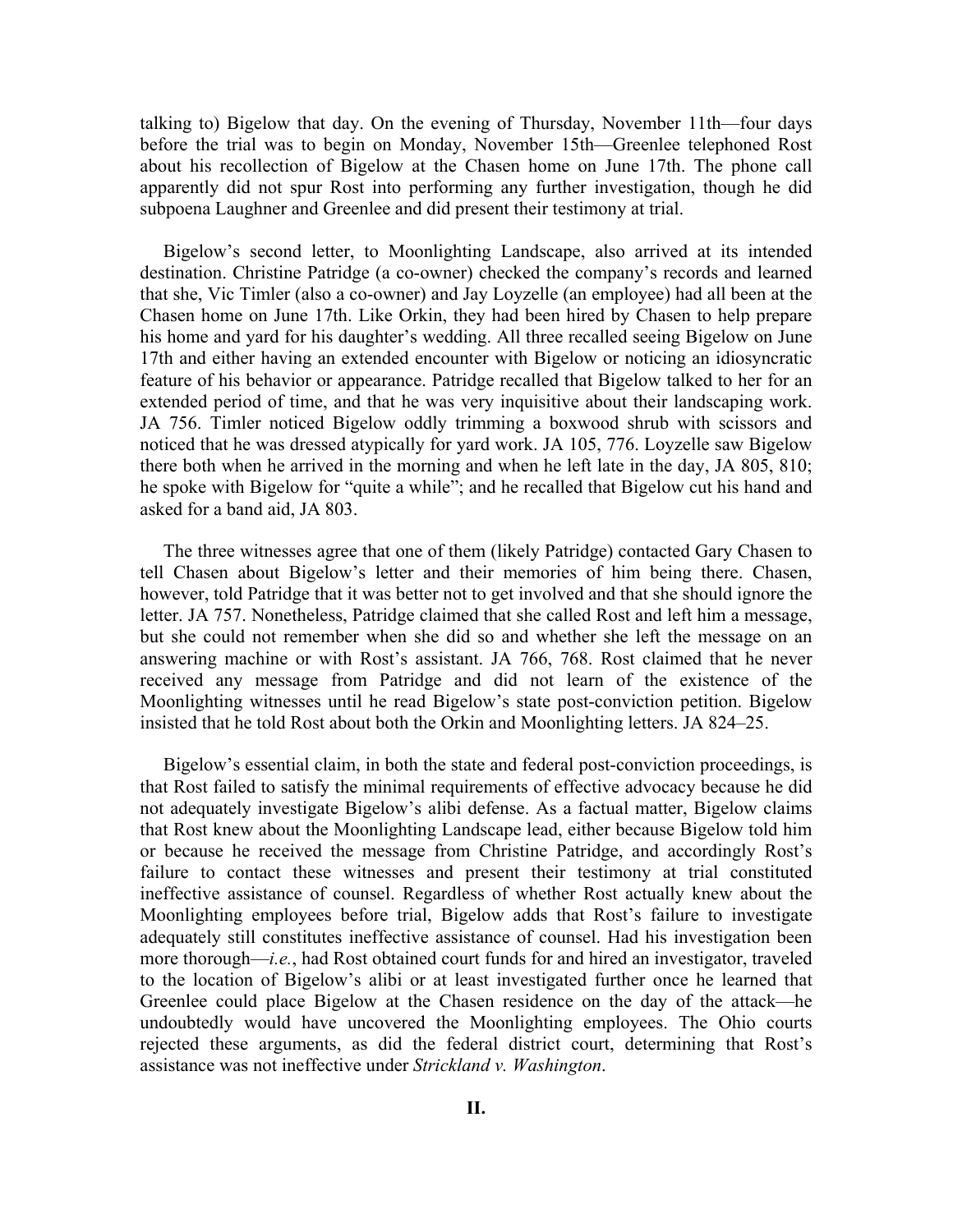In reviewing the denial of a habeas petition, we consider the district court's legal conclusions anew, applying the same standard of review to the state court decision that the district court applied. *See Smith v. Hofbauer*, 312 F.3d 809, 813 (6th Cir. 2002). That standard of review is supplied by AEDPA—The Antiterrorism and Effective Death Penalty Act, Pub. L. No. 104-132, 110 Stat. 1214 (1996). When a state court has already adjudicated a federal constitutional claim, AEDPA establishes that the writ of habeas corpus may issue in just two instances: (1) if the state court decision "was contrary to, or involved an unreasonable application of, clearly established Federal law, as determined by the Supreme Court of the United States," 28 U.S.C. § 2254(d)(1); or (2) if the state court decision was "based on an unreasonable determination of the facts in light of the evidence presented in the State court proceeding," *id.* § 2254(d)(2).

 To succeed on an ineffective assistance of counsel claim, a petitioner must show (1) that his lawyer's performance was deficient and (2) that the deficiency prejudiced the defense. *Strickland*, 466 U.S. at 687. In establishing the first requirement, the petitioner must demonstrate that his lawyer's performance "fell below an objective standard of reasonableness" as measured by "prevailing professional norms." *Id.* at 687–88. Judicial review of the lawyer's performance must be "highly deferential," and "indulge a strong presumption" that a lawyer's conduct in discharging his duties "falls within the wide range of reasonable professional assistance," since reasonable lawyers may disagree on the appropriate strategy for defending a client. *Id.* at 689. While "strategic choices made after thorough investigation of law and facts . . . are virtually unchallengeable, [1] strategic choices made after less than complete investigation are reasonable precisely to the extent that reasonable professional judgments support the limitations on investigation. In other words, counsel has a duty to make reasonable investigations or to make a reasonable decision that makes particular investigations unnecessary." *Id.* at 690–91; *see also O'Hara v. Wigginton*, 24 F.3d 823, 828 (6th Cir. 1994) ("[A] failure to investigate, especially as to key evidence, must be supported by a reasoned and deliberate determination that investigation was not warranted."); *cf.* ABA Standards for Criminal Justice 4-4.1(a) (3d ed. 1993) ("Defense counsel should conduct a prompt investigation of the circumstances of the case and explore all avenues leading to facts relevant to the merits of the case and the penalty in the event of conviction.").

 In establishing prejudice, Bigelow must demonstrate a "reasonable probability" that the result of his trial would have been different but for Rost's mistakes. *Strickland*, 466 U.S. at 694. A "reasonable probability" is a probability "sufficient to undermine confidence in the outcome," *id.*, but something less than a showing that the outcome more likely than not would have been different, *id.* at 693. While the petitioner need not conclusively demonstrate his "actual innocence," *compare Schlup v. Delo*, 513 U.S. 298, 327 (1995) (requiring petitioner to establish more likely than not that a reasonable juror would not have convicted him), *with Strickland*, 466 U.S. at 693 ("we believe that a defendant need not show that counsel's deficient conduct more likely than not altered the outcome in the case"), the focus should be on whether the result of the trial was "fundamentally unfair or unreliable," *Lockhart v. Fretwell*, 506 U.S. 364, 369 (1993).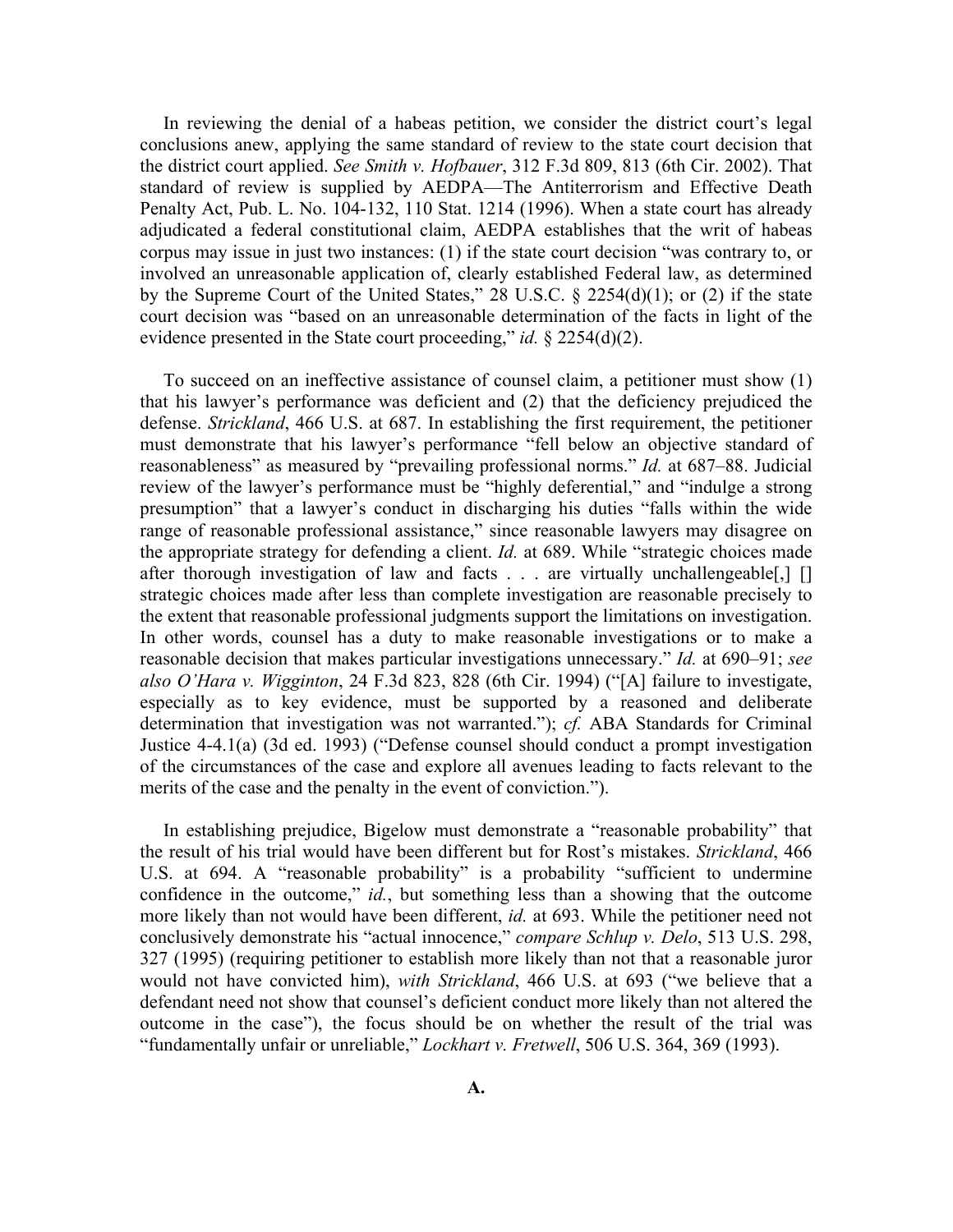Bigelow first claims that Rost knew about the Moonlighting Landscape employees but refused to communicate with them about testifying as alibi witnesses. In the state courts and in the district court, no one has debated whether this allegation, if true, would present a serious Sixth Amendment claim. For the failure to call a known alibi witness generally would constitute ineffective assistance of counsel. *See, e.g., Matthews v. Abramajtys*, 319 F.3d 780, 789–90 (6th Cir. 2003); *Blackburn v. Foltz*, 828 F.2d 1177, 1182–83 (6th Cir. 1987). Rather, the debate has been joined on the question whether the facts support the claim, an issue that the state courts resolved against Bigelow.

 In bringing this claim, Bigelow thus must overcome the state court's factual finding that "Pete Rost was not aware of Christine Patridge, Victor Timler, or Jay Loyzelle as additional witnesses who would support Bigelow's alibi defense." JA 279. That is no small task. Under AEDPA, we presume that the state court's factual findings are correct, and the petitioner bears the burden "of rebutting the presumption of correctness by clear and convincing evidence." 28 U.S.C. § 2254(e)(1); *see Mitchell v. Mason*, 325 F.3d 732, 737–38 (6th Cir. 2003).

 Although the record reveals some support for his position, Bigelow has not rebutted this presumption of correctness. At the state-court evidentiary hearing, Rost testified that Bigelow did not tell him about the letter to the landscape company and that he did not know about these potential witnesses. Bigelow, however, gave inconsistent testimony. He first stated that he told Rost about the letters, and that he remembered doing so because he had put Rost's home and work phone numbers in the letter (presumably so Rost would expect any resulting calls). JA 824–25, 827. But on cross-examination, Bigelow admitted that he "didn't tell Pete about [the letters] because the [other] leads, like the people said earlier, were no good that I gave to Pete Rost." JA 836.

 Patridge's testimony that she left a message for Rost also does not undermine the state court's finding. Her testimony at the hearing, as an initial matter, conflicted with her affidavit in which she stated that she ignored the letter from Bigelow after talking to Chasen, who discouraged her from getting involved in the case. Patridge also could not remember when she left the message, and given the proximity between the date of Bigelow's letter to Moonlighting (November 3rd) and the date of the trial (November 15th), she may well have called after, possibly well after, the trial. And even if she left the message before trial, it requires few inferences to believe that Rost did not get the message, whether Patridge left it on an answering machine or with Rost's assistant. In view of the deferential standard of review that applies in this setting, the district court correctly rejected Bigelow's challenge to this factual finding and correctly rejected this ground for granting the writ.

## **B.**

 Bigelow next argues that Rost's failure to investigate after he became aware of the Greenlee evidence constituted ineffective assistance of counsel. In the words of Bigelow's appellate brief: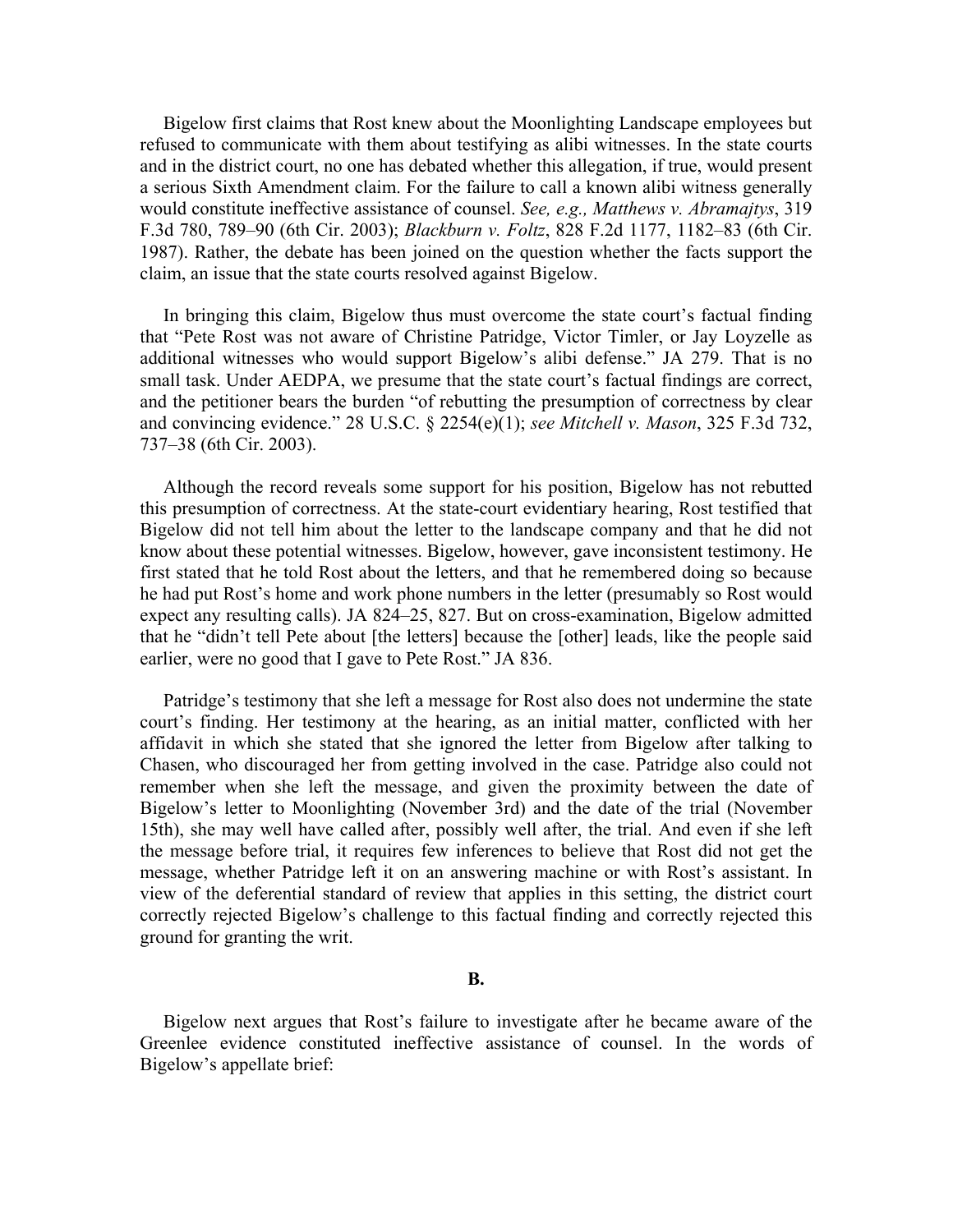Once defense counsel learned of the Orkin witnesses, he had an obligation to follow-up on the Orkin information and pursue this lead. From Orkin, defense counsel learned that Mr. Bigelow was on the Chasen property on June 17, 1993. From Orkin, defense counsel knew that Mr. Chasen had been wrong about Mr. Bigelow being on the property on June 17, 1993. He now had the tools to refresh Mr. Chasen's memory with this new information. Had defense counsel followed up on this information, Moonlighting's presence at the Chasen home, which corroborated Orkin's testimony, could have been easily discovered.

Appellant's Br. at 32. Bigelow raised the same argument in the district court, Traverse to Respondent's Return of Writ at 22–24, and in state court, Mem. for Pet'r, JA 238. In some contrast to his challenge to the state court's factual finding, Bigelow may prevail on this claim if he can show that the state court's application of Supreme Court precedent in this area was "objectively unreasonable." *Wiggins*, 123 S. Ct. at 2534–35*.*

Even though Bigelow raised this issue below and in state court, the district court did not address it—perhaps because the issue was obscured by the understandable focus in state court and in the district court on whether Rost in fact knew about these other alibi witnesses. In response, the State asks us to affirm the judgment nonetheless, arguing that the claim is meritless. We disagree. The claim is sufficiently serious that it warrants consideration by the district court in the first instance and may even warrant an evidentiary hearing. Even after looking at the issue through the prism of AEDPA, the State has not shown that Bigelow's claim under *Strickland* prong one (the adequacy of counsel's performance) or prong two (prejudice to the defendant) deserves plenary rejection by us. To the ends of facilitating the district court's consideration of these issues, we offer some explanation for rejecting the State's invitation to reject this claim at this stage of the case.

 The record regarding the adequacy of counsel's investigation raises as many questions as answers. In spite of Rost's initial lack of success in investigating Bigelow's defense or perhaps because of that lack of success—it is difficult on this record to understand why the surfacing of the Greenlee evidence did not prompt Rost to investigate further. Greenlee was the first person to come forward who could corroborate Bigelow's claim that he had been in Columbus, not Toledo, on the day (and at the time) of the crime. Rost's own actions, moreover, prove he understood the significance of the evidence, as he put Greenlee on the stand virtually sight unseen and without any further investigation. Indeed, Rost admitted on the morning of trial that he had not yet spoken to Bigelow's only alibi witness, namely Greenlee. JA 487. At a minimum, it would seem that this evidentiary breakthrough would have prompted additional inquiry either by Rost or by a publicly-funded investigator. *Cf. Workman v. Tate*, 957 F.2d 1339, 1345 (6th Cir. 1990) (concluding that "reasonable prudence" should have prompted the lawyer to recognize the importance of potential witness testimony to the defense); *Griffin v. Warden, Maryland Corr. Adjustment Ctr.*, 970 F.2d 1355, 1359 (4th Cir. 1992) (recognizing the significance of alibi evidence in countering an eyewitness case assembled by the State).

 Nor, at this point, can we readily agree with the State that Rost made "a reasonable decision that ma[de] [this] particular investigation[] unnecessary." *Strickland*, 466 U.S. at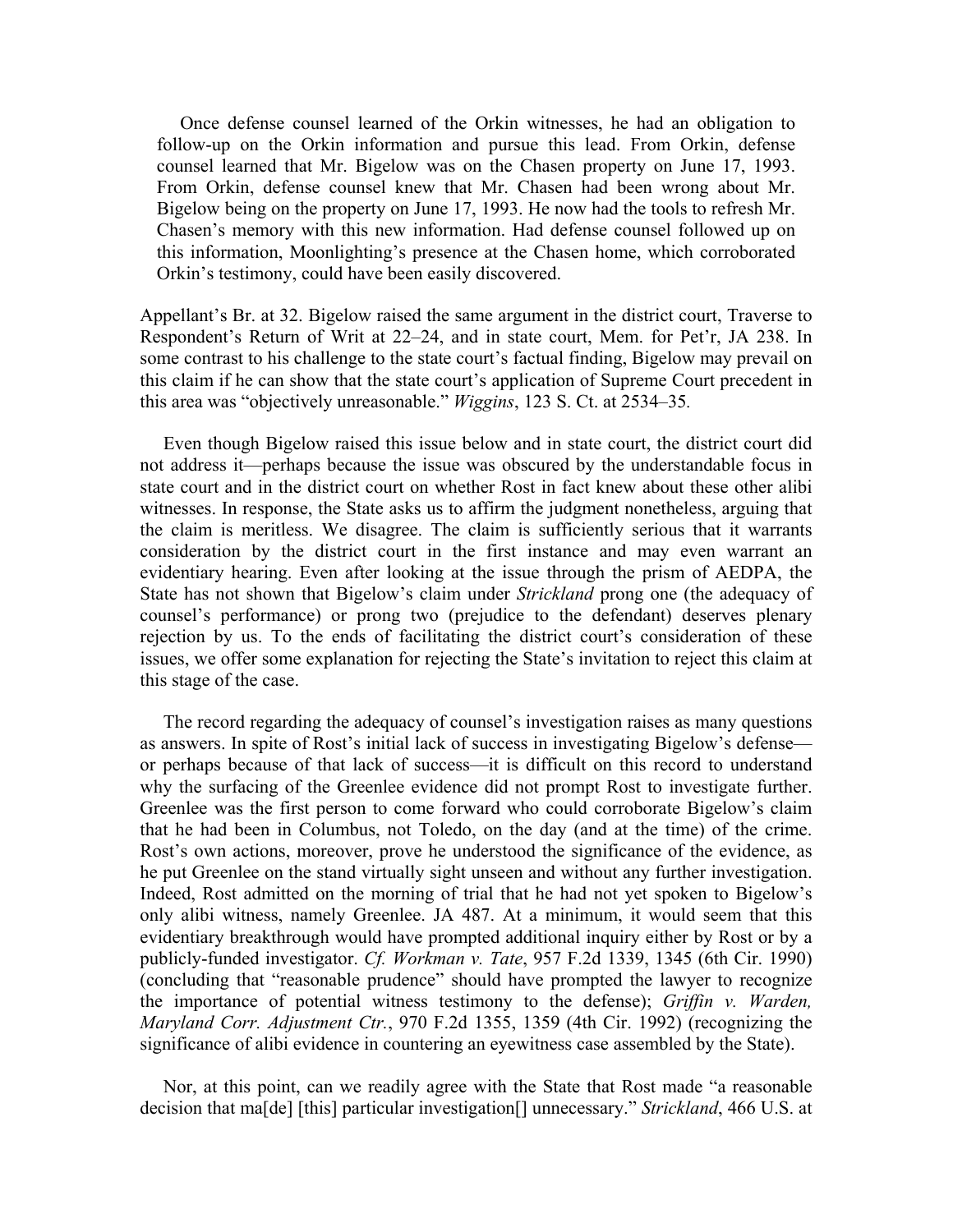691. To our knowledge, the State has not even attempted to offer a strategic explanation for Rost's failure to investigate further once he learned of Greenlee's evidence. The information provided by Greenlee did nothing to suggest that further investigation would be futile or damaging to his client, but in point of fact suggested just the opposite. *See Wiggins*, 123 S. Ct. at 2537 (noting that the fact the lawyers "uncovered no evidence in their investigation to suggest that . . . further investigation would have been fruitless" differentiated Wiggins' case from those in which limited investigations were reasonable); *see also Workman*, 957 F.2d at 1345 ("Where counsel fails to investigate and interview promising witnesses, and therefore has no reason to believe they would not be valuable in securing defendant's release, counsel's inaction constitutes negligence, not trial strategy.") (quotation and citation omitted); *id.* (noting that the case was not one where further investigation would be unlikely to bear fruit, which could excuse a lawyer's failure to investigate).

 Bigelow himself also did not supply any reasons why further inquiry would be unproductive. Instead, Greenlee's evidence amounted to the first evidentiary breakthrough in the case, which suggested that (1) Bigelow was in Columbus on the date of the assault, (2) Bigelow at the very least was in Columbus on the day before or the day after the assault (since Greenlee worked at the Chasen home for two consecutive days) and (3) Gary Chasen, the owner of the house where Greenlee and Bigelow had worked, erred in telling Rost he had no relevant information about Bigelow's whereabouts on June 17th.

 Given that Greenlee's testimony was the *only evidence* then available for Bigelow's defense and given that his testimony would be vulnerable on cross-examination since he had been at Chasen's house for two days, Rost's failure to do anything at this point remains unexplained, if not inexplicable. While Bigelow was "not entitled to an attorney who will leave not the smallest stone unturned," since he had "but one stone, it should at least [have been] nudged." *Coleman v. Brown*, 802 F.2d 1227, 1234 (10th Cir. 1986) (internal quotation, citation omitted). Rost appeared to have a host of options available to him for nudging that stone: he could have requested a continuance in order to investigate this new lead in the case; he could have hired an investigator (with court funds); or at the very least he could have spent the four days before trial following up on the information that Greenlee provided him. But as in *Wiggins*, it appears on this record that Rost "chose to abandon [his] investigation at an unreasonable juncture, making a fully informed decision" with respect to trial strategy very difficult, if not impossible. 123 S. Ct. at 2538.

 Like the state-court proceedings, the State's contrary arguments suffer from a mistaken emphasis on (1) whether Rost knew about the Moonlighting employees and (2) what Rost *did* earlier in the case rather than what Rost *failed to do* once he learned of Greenlee. As to the first point, it makes no difference whether Rost knew about these witnesses if a reasonable investigation (after Greenlee came forward) would have uncovered their identities anyway. *See Wiggins*, 123 S. Ct. at 2537 (noting that if counsel had performed a reasonable investigation, they likely would have discovered evidence of sexual abuse that could have been presented at sentencing hearing); *Lindstadt v. Keane*, 239 F.3d 191, 200–01 (2d Cir. 2001) (determining that counsel was ineffective for failing to investigate the case, as a reasonable investigation undoubtedly would have uncovered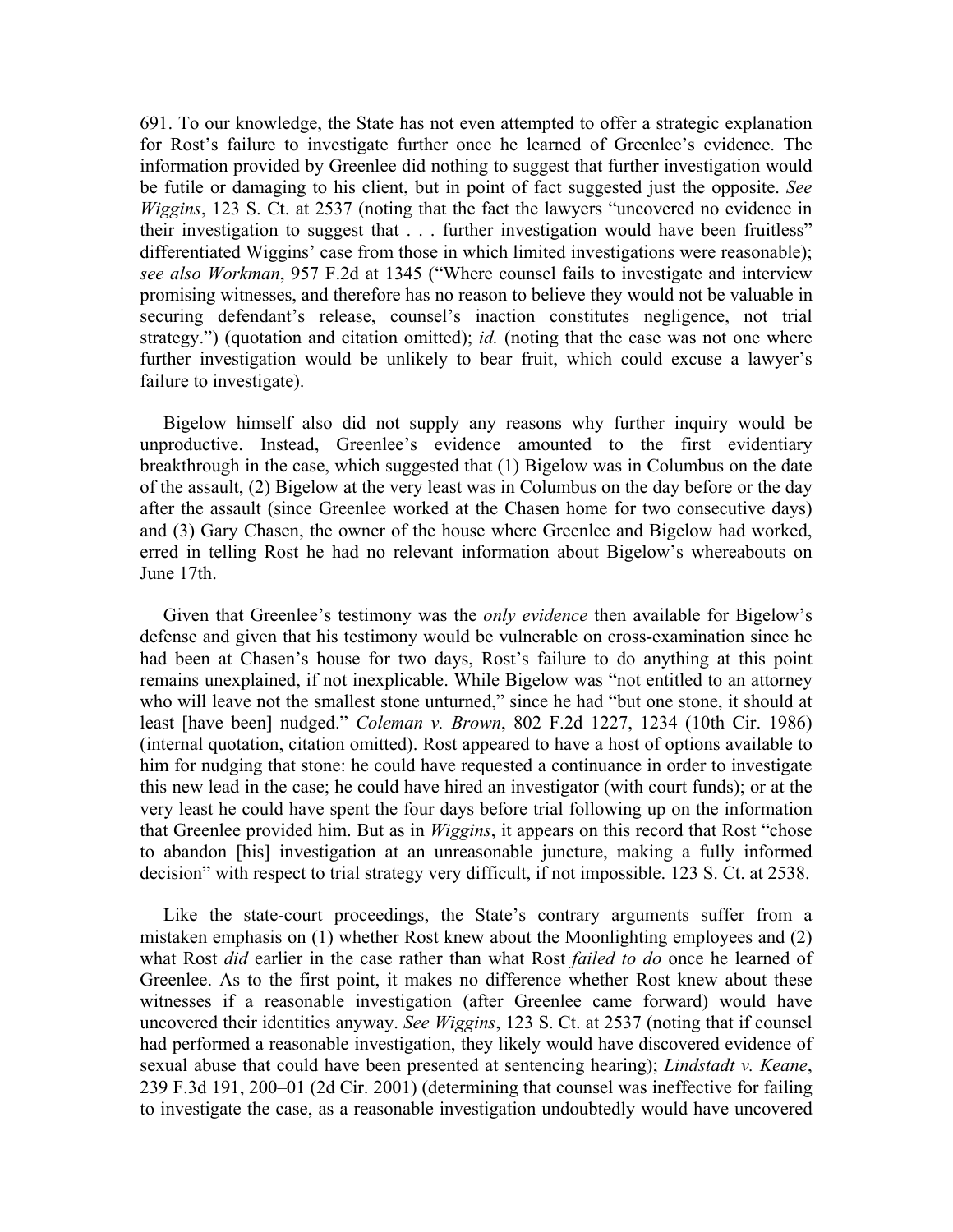the error in the time frame of plaintiff's accusations, which would have led to alibi defense); *Sims v. Livesay*, 970 F.2d 1575, 1580 (6th Cir. 1992) ("Although defense counsel might not have been told about [potentially exculpatory evidence] by Sims, prior to trial [defense counsel] was in possession of an FBI report that should have alerted him to the significance of [this evidence] for the defense.").

 Once Rost learned of Greenlee, had he taken even minimal additional investigative steps—*e.g.*, by contacting the initially-reluctant Chasen and confronting him with the new information about Greenlee, asking Chasen for records of the companies that helped with wedding preparations on the 17th, or talking to Chasen's neighbors—he likely would have uncovered the Moonlighting Landscape employees. The same is true of a follow-up conversation with his client. Had he discussed Orkin with Bigelow, he assuredly would have learned of Moonlighting, since Bigelow's letters demonstrate that he had already developed a link between the two companies and his whereabouts on June 17th.

 As to the second point—the adequacy of Rost's investigative efforts *before* Greenlee came forward—we agree with the State that Rost's performance surpassed the "objective standard of reasonableness" described in *Strickland.* But Rost's commendable efforts before Greenlee arrived on the scene cannot shield from scrutiny his efforts after this evidence surfaced. *Wiggins* demonstrates that it does not invariably suffice that a lawyer make *some* efforts to investigate a case; the proper inquiry is "*whether the known evidence would lead a reasonable attorney to investigate further*." 123 S. Ct. at 2538; *see also, e.g., Montgomery v. Petersen*, 846 F.2d 407, 414 (7th Cir. 1988) (defense counsel's failure to investigate a promising lead that would have uncovered a disinterested alibi witness constituted ineffective assistance even though the lawyer had interviewed and put on the testimony of twelve other witnesses). Neither does the late arrival of the Greenlee evidence necessarily excuse Rost's failure to act. *See Bryant v. Scott*, 28 F.3d 1411, 1417 (5th Cir. 1994) (determining that counsel was ineffective, because it was "incumbent upon [him] to at least try to contact" a potential alibi witness that he learned about seventy-two hours before the start of trial); *cf. id.* (noting that even if the lawyer had learned of the alibi witnesses on the first day of trial, he "nevertheless should have contacted the witnesses and made his record to the trial court as to the significance of the alibi and the fact that it was newly discovered") (quotation and citation omitted).

 In the end, given what Rost learned from Greenlee four days before trial (that Bigelow was at the Chasen home on the day of the attack) and given what Rost knew about other alibi evidence up to that point (nothing), his apparent decision to do no further investigation deserves fresh consideration by the district court. Thus far, the State has given no indication that Rost did any further investigation after hearing from Greenlee and has offered no reasoned explanation—strategic or otherwise—why Rost should not have investigated further at that point. To the ends of answering these questions (and potentially developing a record in support of those answers), we ask the district court to take an initial look at the adequacy of Bigelow's counsel in these respects.

 Nor, on this record, can one say that any errors in Rost's investigation were not prejudicial. Although we leave the question open for the district court to decide, it seems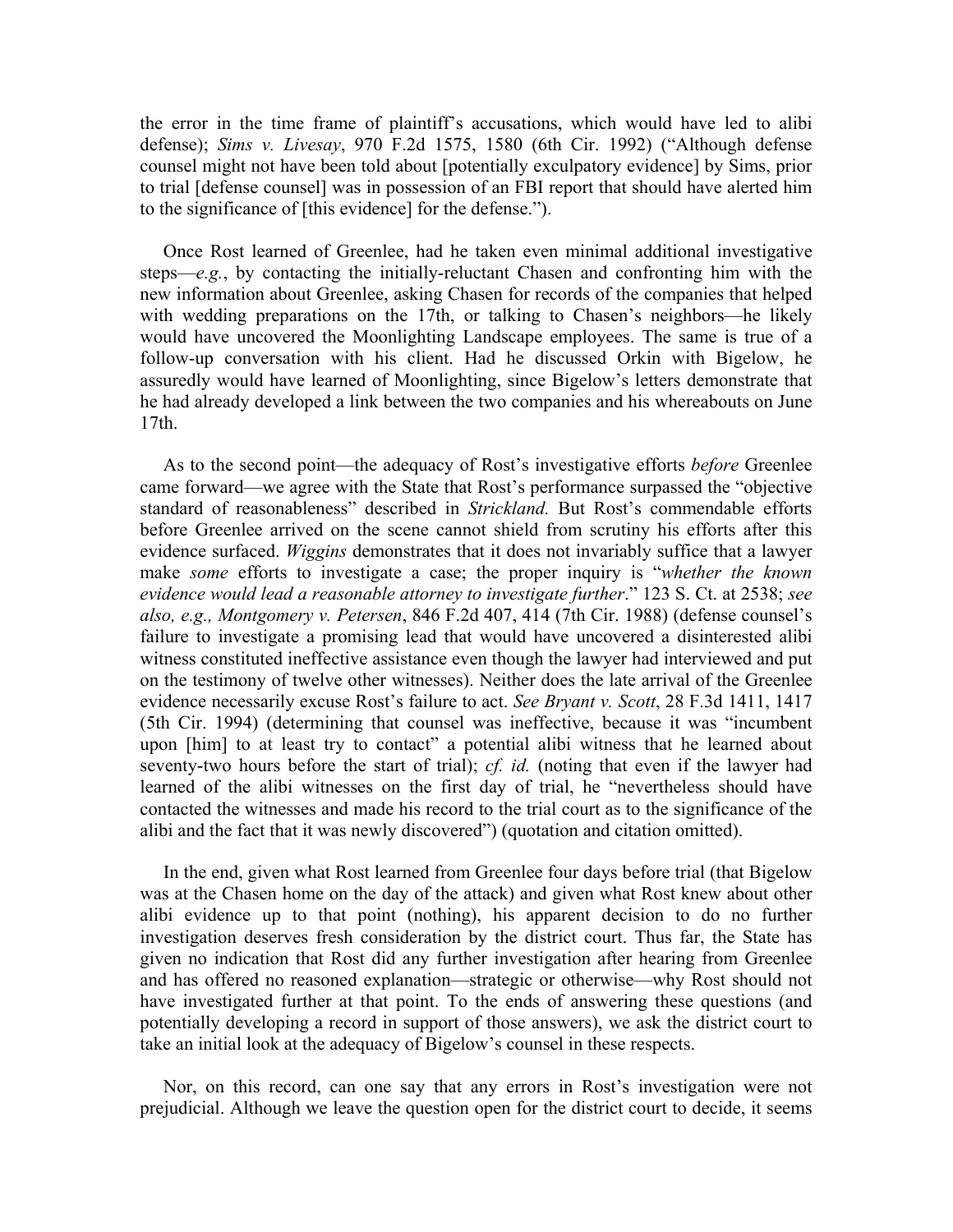on this record that Rost would have uncovered the Moonlighting witnesses had he investigated further after learning of Greenlee. And Rost acknowledges that he would have subpoenaed the three witnesses to testify at trial if he had known about them. JA 747.

 The key question is whether the testimony of the Moonlighting employees would have made a persuasive case that Bigelow was at the Chasen home in Columbus on June 17th, 1993. We leave this issue for the district court to consider in the first instance because, contrary to the State's contention, its resolution is not obvious. At the state court evidentiary hearing, Moonlighting's records showed that Patridge, Timler and Loyzelle all worked at the Chasen home on June 17th, JA 105B, 107, 753, 795–96, and at least one of them (Timler) did not work at the property on any other day, JA 778. All three witnesses identified Michael Bigelow, sitting before them at the evidentiary hearing, as the man they had seen and interacted with at the Chasen home on the 17th. JA 754–55, 781–84, 804. Timler initially testified that he was "80%" sure Bigelow was at the Chasen home that day, but then said he was "100%" certain it was Bigelow. JA 783–84. Patridge's in-court identification of Bigelow went unchallenged by the State, and she stated in her affidavit that Chasen "introduced" Bigelow (presumably by name). JA 105B. Loyzelle identified Bigelow in court as well, JA 804, and his affidavit noted that Chasen had addressed Bigelow on the 17th as "Mike," JA 107. All three witnesses, moreover, recalled idiosyncratic details about their encounters with Bigelow (*i.e.*, his inquisitiveness, the fact that he was pruning hedges with a pair of scissors and that he cut his hand and asked for a band aid), adding credence to their memories of seeing him.

 Loyzelle testified that he saw Bigelow at various points both in the morning and the afternoon of June 17th, JA 805, 811, making it impossible for Bigelow to have slipped away to make the six-hour round-trip to Toledo and back. This testimony, if believed, would have precluded the possibility that Bigelow attacked Schrier at midday on the 17th.

 All three witnesses were completely disinterested, as none of them had any previous connection to Bigelow. JA 753–54, 774–75, 802. In fact, Timler testified that it was quite costly for the three to attend the evidentiary hearing in view of the money they could have been earning on another landscaping job. JA 780.

 This evidence plainly would have bolstered Bigelow's defense and was anything but cumulative. *See Washington v. Smith*, 219 F.3d 620, 634 (7th Cir. 2000); *Montgomery*, 846 F.2d at 413 (introduction of alibi witness would not have been cumulative despite testimony by twelve other witnesses where the new witness did not bear the same weakness as the others). Bigelow had just one witness at trial (Greenlee) who could support his alibi defense. Doubtless, three other witnesses, who like Greenlee did not previously know Bigelow and accordingly had no axe to grind in testifying on his behalf, would have aided the defense. This testimony also would have shored up the weaknesses in Greenlee's testimony—that he had worked at Chasen's house over a period of two days, which cast doubt on his certainty as to the date that he actually witnessed Bigelow, and that he had been unable to select Bigelow from a photo lineup, which cast doubt on his in-court identification.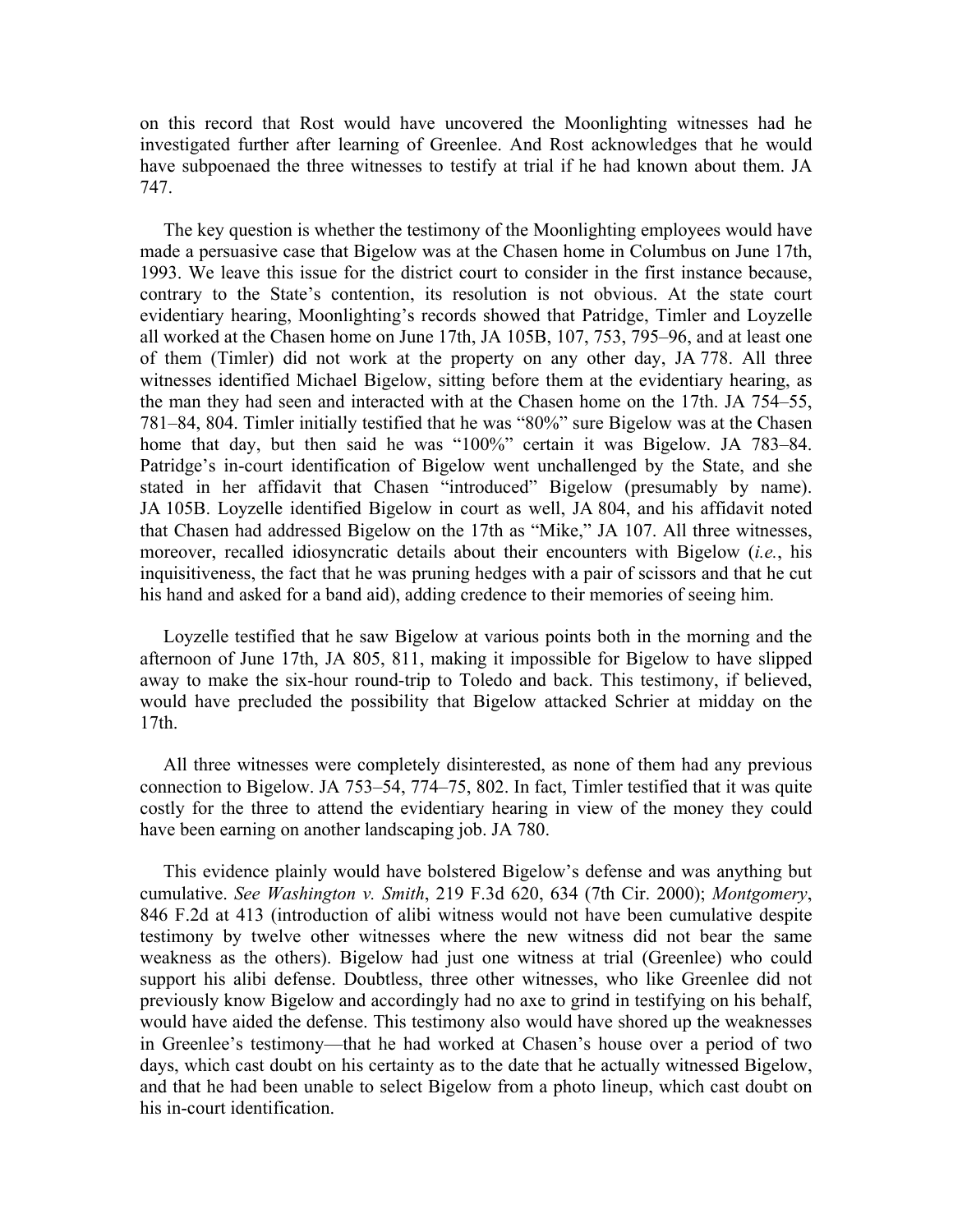The testimony of the Moonlighting witnesses also would have facilitated Bigelow's efforts to undermine the State's case. The State presented two eyewitnesses, both of whom identified Bigelow in court, but did not introduce any forensic or other evidence in the case. Schrier, for one, testified that she had a limited opportunity to view her attacker. Because the assailant remained behind her and she obeyed his instructions not to turn around, JA 498–501, she had two opportunities to view his face: (1) when he told her to light his cigarette; and (2) when she turned around to face him just before kicking him and escaping. JA 510, 525, 528, 530. Both opportunities, however, were fleeting. *See* JA 511, 534–35. There also was a disparity between the exacting details about her attacker's face that she supplied at trial and her initial description of him. At trial, she testified about his hairline, Adam's apple, cheekbones, eyes and lips. But in the original description she gave to the police, she focused on the attacker's clothing, height and age.

The testimony of the other eyewitness, Thomas Mermer, was even weaker. He admitted (1) that he saw the assailant only from the back and side at a distance running away from the scene of the crime, JA 628, and (2) that police never showed him a lineup or photo display, JA 629. Mermer first identified Bigelow as the defendant after seeing Bigelow's *face* on television many months after the incident, JA 629–30, a classically suggestive setting because Bigelow was giving an interview to local media about his impending trial.

 The state trial court's conclusion to the contrary does not alter this analysis. It described the Moonlighting witnesses' testimony as "vague and unconvincing," pointing to inconsistencies between their affidavits and their hearing testimony. The inconsistencies, however, are just three, and they are insignificant to boot. They were: (1) typographical mistakes as to the year that Bigelow was at the Chasen home (which were corrected and initialed by the notary public); (2) Patridge's testimony that she contacted Rost versus her affidavit statement that she ignored his letter (which relates to the separate question whether Rost knew about these witnesses before trial); and (3) Loyzelle's testimony that he left the property between 5:00 p.m. and 5:30 p.m., not at 4:15 p.m. as he indicated in the affidavit (which would not have made a difference as to whether Bigelow committed a midday attack). None of the inconsistencies undermine the pivotal facts established by the affidavits: that Patridge checked Moonlighting's records and verified that they were at Chasen's on the 17th; that they saw Bigelow there both in the morning and in the afternoon; and that Chasen had introduced Bigelow to Patridge and referred to him as "Mike" within earshot of Loyzelle. Each of these statements was consistent with the evidentiary hearing testimony of the witnesses.

 In the final analysis, the addition of the three Moonlighting witnesses would have presented the jury with (1) four witnesses on the one hand who could identify Bigelow in court as the man they saw in Columbus on June 17th and (2) two witnesses on the other hand who could identify him in court as the assailant in one instance and as the man running from the crime scene in the other. In a case involving identification and identification alone, it is not easy to imagine a defense lawyer who would pass on the chance to bolster the defense with evidence of this sort—particularly since eyewitness evidence is "precisely the sort of evidence that an alibi defense refutes best," *Griffin*, 970 F.2d at 1359.